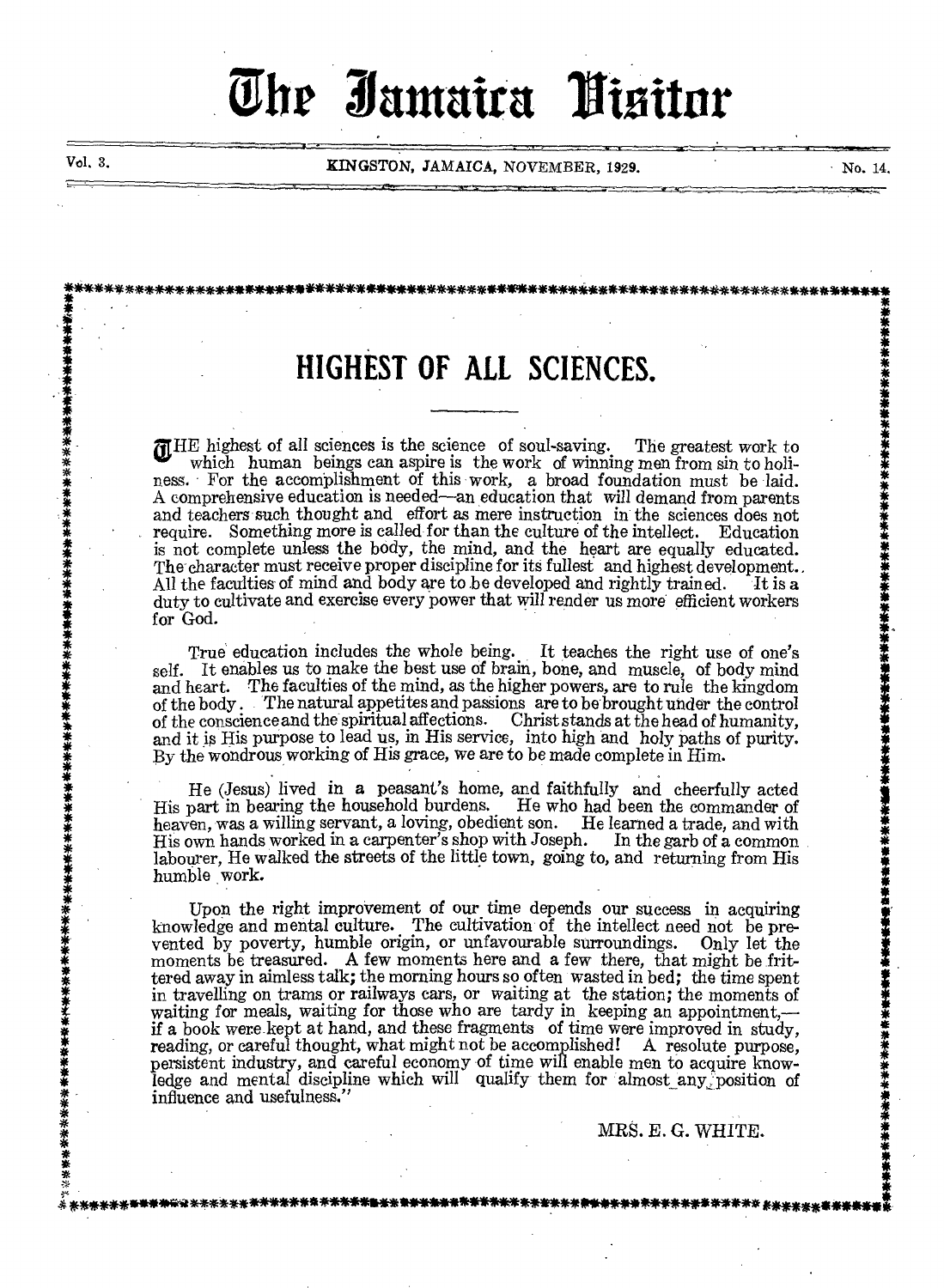### **BIBLE STUDY.**

### PEACE.

- 1. Eph. 2:14 (first clause). Christ is our peace.
- 2. Psalm 119:165. True Commandment keepers enjoy great peace, which prevents them from taking offence. Prov. 3:1, 2.
- 3. Isaiah 32:17. True righteousness worketh peace.
- 4. Isaiah 30:15. We obtain this peace by quietness and confidence 'in God and man.
- 5. Psalm 34:14. Peace must be 'voted.
- 6. Col. 3-:14-15. To avoid quarrels, Iet peace rule.
- 7. Eph. 4:2, 3. Peace is maintained by the exercise of humility; forbearance, and love.
- 8. Heb. 12:14. To preserve peace must be our aim in all our relationships with others.
- 9. Matt. 5:9: Such a course brings great reward.
- 10. Rom.5:1. Justification makes peace between us and God,.
- 11. Col. 1:20. It cost Jesus His life to make this possible.
- 12. Gal. 5:22. Peace is imparted by the Holy Spirit.
- 0. John 14:27. As a Gift from Ieaus.
- 44. Eph. 4:7. It is without measure.
- is. Eph. 2:15., It destroys all enmity.
- 16. James 3:17, 18. It changes the heart.
- 17. Isaiah 9:6, 7. It connects us with Christ for eternity:

### DETAILED INFORMATION ON THE 1928 ISSUE OF THE HARVEST INGATHERING MAGAZINE.

### .Cover paper (556 reams)  $2 \text{ carloads, or}$ ,  $74,000 \text{ lbs.}$ inside paper (2,225 reams) 4 carloads, or  $\dots \dots \dots 164,650$  lbs.<br>rappers  $(47 \text{ reams}) \dots \dots 4,230$  lbs.  $W$ rappers  $(47$  reams)......  $\text{Wire}\dots\text{170 lbs.} \ \text{Twine}\dots\text{1111} \ \text{180 lbs.} \ \text{Twine}\dots\text{1111} \ \text{160 lbs.}$ Twine 600 Black Ink 1,728 lbS. Colored ink..............

Cost of paper. \$126,338.94 Cost of plates,  $etc. \ldots$ Cost of ink, wire, and twine 1,534.48 It takes a two-colour press  $4\frac{1}{2}$  months

to print the covers, two one-color presses 42 months 'to complete the inside of the magazines, and approximately 48 mail cars to transport the papers into the field,

 $\mathbf{u} = \mathbf{u}$  .

### **NEWS ITEMS:**

Sister Nellie Hall, of Coleyville, has found some interesting experiences while Harvest Ingathering. She has -given treatments to the sick, and found many people who were not acquainted with our wcrk until enlightened by the Harvest Ingathering canvass. She set her goal at £1, and- already has a quarter -of it.

Sister Hall has started a weekly meeting for her sabbath school class of children, who will meet one evening a week to be taught to pray and testify. She has also enjoyed doing Bible work as a diversion from nursing. Such activities are highly commendable; and worthy the emulation of all our young sisters.

In sending a renewal subscription for the "Visitor," Brother Edward Morgan of Beeston Spring says, "There has hever been greater enthusiasm over the Harvest *Ingathering campaigh* here; than this year. The visit of Brother  $\mathbf C$ . H: Reid was helpful. A consecration service was held; and plans were laid for members in turn to work in different places with Brother Reid. It was so cheering to. go with him from house to house, as he urged the need for more Workers to be sent to the mission fields. As never before, we reached our first week's goal of  $\ell_1$  i0s. 2d. and three persons promised to attend our meeting the next Sabbath. We praise the Lord for these experiences."

Pastor O. P. Reid writes from the Bahama Mission.-"I was away for three weeks on the Island of Bimini. which is forty miles from Nassau, and preached during that time, with the result that we now have a Sabbath school of fourteen members. A lot of ground was given for a church building, and enough lumber for the frame.

\*

1 had just returned when the hurricane .started. it is said to have been the heaviest known. Thousands of homes were destroyed, and those that are still Standing are badly damaged. Nearly all the church buildings were destroyed. including ours, which is a complete wreck. So we have no place of worship in which to meet. For three days we were in water two feet deep, and feared that our house would share the fate of the others and be blown away. But we are thankful to say it is safe. We sincerely pray that if Jamaica ever passes through such an hurricane; you

may escape the experiences we have had, and the damage."

Our dear Brethren of those neighbouring Islands have our deep sympathy, and we share with them in praising the Lord for sparing their lives to His work.-Ed.

\*

It is certainly good to know that I am enjoying the privilege of meeting with brethren from whom I have been separated for nearly twenty years. While some have been taken by death, others have grown careless, yet a goodly number for whom I laboured in years gone by, are still rejoicing in the Truth.

Owing to excessive rains in the northem parts, and the dreadful drought in the South, our Harvest Ingathering Campaign moves slowly; yet we hope to come in well at the finish. At White Hall the brethren reported having  $_{\rm collected}$  £1 12s. 7d. the first week. This appears to be a small amount. but it represents very hard work. The Jointwood brethren are determined to .do their share. We look and pray for success in every church and company

### LIN: RASHFORD.

On Sabbath, October 12th, the Church at North Street was filled to the limit of its seating Capacity; for God's people take special delight in witnessing the Ordinance which commemorates the death, burial and resurrection of our blessed Saviour. Fourteen precious souls, two of whom came in from Dallas Castle and two from the Rollington Pen Church, were buried beneath the watery grave. One of these was a young man. who a short while ago, came over to this `city to-enter College to make preparation for the Ministry in one of the other Denominations. Just after reaching Kingston, the light.of the Third Angel's Message 'Shone into his heart, and, like the Apoitle Paul, he "was not disobedient to the heavenly vision." We pray that the Lord will endow this young Brother with the power of His Spirit, that he too may be active in hastening on the glorious day of his Saviout's retain-.

### ALLAN C. STOCKHAUSEN.

Writing from Contented Hall Church School, Sister E. E. Williams speaks of having a successful opening. A programme given last August enabled her to secure some useful equipment. A very happy outing with the pupils helped to add to the interest in the school.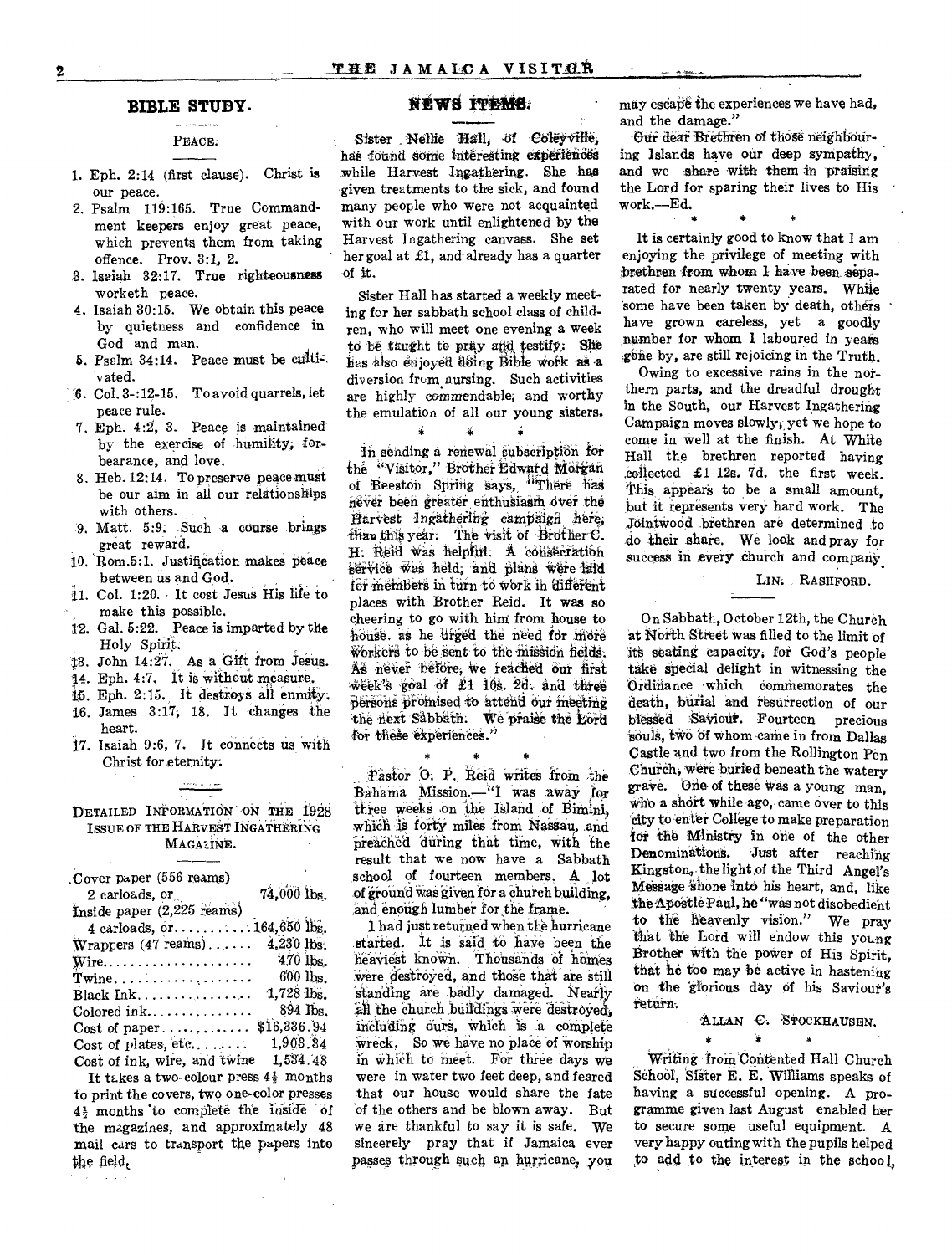and to bind their little hearts to their teacher. We commend this p1 an to all our church schools, as we need to avoid' denying the dear children of those social activities that make our religion attractive to them. Conducted upon Christian lines, such occasional outings serve to teach the children how to play and be happy without indulging many things that pass current in the world. Jesus entered into the pastimes of the children, and we should follow His steps.

A new departure in Church building design has been adopted by Pastor H. Fletcher. We passed the Gayle Church building and found a neat but attractive building having a tower at the side. It is far from completion, but a wealthy gentleman nearby, on seeing the design suggested that the citizens should subscribe for a clock for the tower.

一本

At Belfield, a similar design, but more extended met our eyes. it is supplied with two towers, with castle-like parapets. Miss Dorothy Graham—a neighbouring young lady showed her interest by collecting money to supply the paint and the wood-Work was receiving its' first coat when we passed. Pastor Fletcher was "on the job," and several church members were "lending, a hand." These buildings will be a credit to our work when completed.

- 19 pastor Fletcher *writes* from Water  $M\ddot{\text{o}}unt$ :  $-$  "I am glad to be able to report the appearance of another monument of witness to the Third Angel's Message. We have purchased and hold the title deeds of a splendid site on the main road to. Brown's Hall, consisting of a quarteraere. I baptized *nine' candidates*  Sunday, and yesterday and to-day have framed a building  $16'x26'!$  I expect to cover, enclose and floor this four weeks from this, and it will meet the need of the Water-Mount company until we are ready to erect a permanent structure."

Pastor L. Rashford has been spending a few days in Kingston, suffering with digestive troubles. He has not been altogether incapacitated from work, however, and expects to return to his field beforethis number of the *"Visitor" is* out.

### SEMINAR.

It has been said that the best way to learn to do is by doing. We believe in that statement and so a Seminar has

*(Continued on page 5.)* 



### HAR.VEST INGATHERING.

*The* big question- mark that stands at the end of our Harvest Ingathering Campaign should cause each one of us to think. What will this Harvest Ingathering mean to me? If every member of the church takes hold of the work with the same enthusiasm that I do, will we reach our goals? Really we must get under the burden., for we have a heavy load to lift. "Many hands make light work." Our goals are not too high, but it will take the united efforts of our people to successfully reach them.

Many letters are coming to us these days telling of the determination of our people to do their part in the missionary activities of the. Church: How grand it would be if our people would all take some part in this great Harvest Ingathering Campaign: Let none Say at' last, "The Harvest Ingathering Campaign is past, and I have done nothing." Doing nothing for the Master! What a shame. Surely you willg et busy, and do something in this Ingathering time.

October 13 the total received in the office on Harvest Ingathering amounted to £500. Eight links of the chain on our conference goal chart are now coloured, leaving twelve. The following churches have now reached their goal of 10/ per member:—Mandeville; Hector's, River, and Dalvey.

### THE- CONFERENCE- TEAM.

Much blessing and a measure of success *has* attended the efforts of the Team in their. Harvest Ingathering work. They were joined by Prof. O. W. Tucker for a few days, thus making a strong team for presentation to the merchants. of Kingston, who responded as in past years.

After soliciting from the Chinese merchants of the *city,* Pastor B. A. Meeker and 1 started OnTuesday, Sept. 24, on a tour of the eastern end of the Island, in search of possible contributors to- our great Missions enterprise.

It would' take many pages to tell the story of our travels, for we went where cars seldom go, as well as along the main road§ of travel. " We endeavoured not to miss one road between Kingston and Port Maria.

Twice were we held up by swollen rivers, which swelled after we had crossed them so that we had to wait long to recross. Several times we were so eager to reach the next shop that we *forgot* to eat our lunch.' We could tell how at times the Lord providentially led us to roads we did not know and which proved to be very profitable,.

At one hour we would be traversing the deep valleys, and next, "Sookie," as we call' our car, would be grinding up the steep ridge of some unmade mountain path'. 'Scenes of soul-inspiring grandeur seemed to burst forth with new perspective at every turn, and the unrivalled glories of Jamaica's scenic displays kept our hearts aglow with almost thrilling admiration for the great Arehitect who has crested the mountain peaks with the marvels of His power and clothed their precipitous slopes with tropical beauty. The' deep canyons, the undulating hills, the varied hues of 'floral displays set in the vast backgrounds of living greens inspired us with awe and amaze.

But we were too busy to become sentimental. We were out for work, and at eight o'clock a.m., we made our start, and kept at it until the darkness curtained the earth and stopped us. Church members met us 'and innocently endeavoured to detract us. But our motto, "This ONE THING I DO" prevented diversion, and we passed on.

Pastor Meeker excelled' in his Language feats, often inducing the willing donor of five shillings to *raise* the sum to ten or twenty. Thus we continued with uninterrupted urge (Sabbath days and Sundays excepted) until Thursday, October 10; when our endeavours were rudelyinterrupted by a Chinese holiday. We started out, but their shops were closed, By providential guidance, however, we found a road difficult of access with shops too isolated to take part in holidays, and reaped £11 5s. by noon. Friday, 11th, we returned home having collected £165 3s. 8d, in thirteen days and conducted Sabbath and Sunday *meetings,in four* churches.

In the same territory last year; we collected only £48 plus, We thank the Lord for His preserving and helpful care, and we give to-Him the praise. We hope shortlyt o extend our work to the Western end of the Island, and ask the prayers of our people for our success.

H. J. EDMED.

Å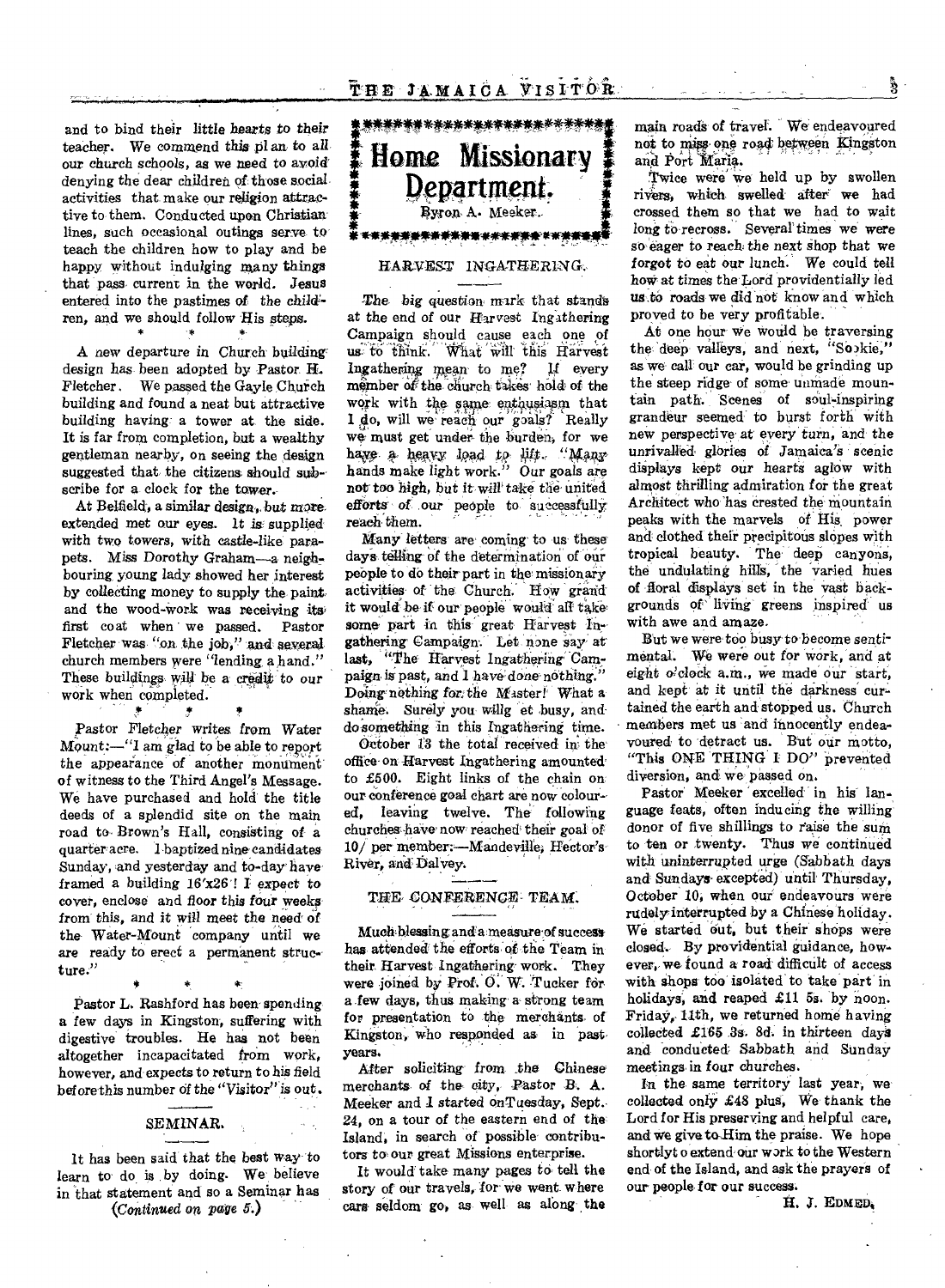

We were glad to meet Brother B. A. Ricketts a few days ago,.looking much improyed in health and full of courage. He is full of faith also that his success will be greatly enhanced by the removal of troublesome teeth.

Brother Dillon could not restrain his praise to God for a •successful delivery. He had struck the right moment and had made the best delivery on record.

Brother Heron of Trinityville reports that a minister of another denomination has just accepted the truth. He was at one time a Roman Catholic, became a Protestant, and now finds the light Shining more and more, so that the Message we love has become God's message to him.

We shall watch for the report of Brethren Barnes and Ogilvie who report having a good delivery. It is not yet completed so we cannot give particulars, but their latest letters have been especially gratifying.

Brethren Spence, Lalor, and Andrew Robinson:have. all had exceptionally good success in taking orders this month and anticipate a good delivery later.

Brother William Bird writes of the inspiration that has come to him as the result of Brother S. Harris' success in earning a half scholarship during the vacation. In sending full payment of his account he encloses an extra 10/ to be placed to his credit,—the beginning of his scholarship.

Our colporteurs are proving themselves to be men alert and responsive to every call of duty. Their letters tell of their determination to have a part in the Harvest ingatliering. It is almost sure that not one of them will fall short of the individual goal of 10/ and no doubt most of them will double it. Brother Townsend has already collected 16/. Brother Ogilvie has just received from the Sabbath School Department a Ribbon Bookmark in recognition of the completion of two years of Perfect Records. His Big. Week donation came in just too late to be included in the list published last month. The amount was 10/6.

Some good men are applying -for admission to the colporteur work. We are sorry that we cannot take on new workers just now. Plans for an Institute about the end of the year are being

considered and at that time ~ all applications will be passed upon. We hope that all who are called of God into this work may find their place. in 19

This has been a very good year in the colporteur work. We have had many hard experiences as many of the workers could telly yet in spite of it all God has blessed us with sales, and souls have been won to the truth through the ministry of the piinted' page and the contact of the worker.

### \*\*\*\*\*\*\*\*\*\*\*\*\*\*\*\*\*\*\*\*\*\*\*\* **Sabbath School' Department. eteisiemelek-\*\*\*\*\*\*\*\*\*\*\* Mrs. H. J. Edmed.**

We have been very sorry to lose three out of our large family of Sabbath Schools during the past quarter. These are the Cayman Island group, now taken charge of by Mrs. 1. G. Knight the newly-appointed secretary for those islands?, but before we had time to report this loss, three other new schools had taken their places. Pastor A. Fletcher tells of the organization of a school with seventeen members at Comfort Valley; Rollington Pen is no longer a Home Department of the Kingston Sabbath School, but is strong enough to be added to our number as an independent school; Cooper's Hill is the third. We give all these a hearty welcome into our circle.

In looking through the reports for the past quarter we are pleased .to note the increase many of our schools have made in their Thirteenth Sabbath offering. Their interest no doubt was aroused by the good articles in our Missions Quarterly telling of our work in Malaysia. We are glad this needy field is to be benefitted by our gifts. •

In our Kingston Sabbath School a very interesting program was rendered on the Thirteenth Sabbath. Brother Walters, our faithful and untiring superintendent, led out in a good talk on the Malaysian field. The young people and children who had a part in the program also did their part in a very commendable manner, and we are sure all felt it was good to be there.

Our Mandeville and Guy's Hill schools\_ have made a record in Investment offerings this year, and Darliston is to be congratulated on receiving the Pennant for the past quarter. Craig

has put forth a very special effort and we believe will succeed in gaining the Pennant at the close of the present quarter. Who will be the next?

Sister Plummer of Old Harbour writes: "We have missed getting the Pennant last quarter because we fell a bit low in our offerings. But we are not discouraged and are working hard to get it this quarter. Our School is onward. Though we have not a place of worship, yet as we gather Sabbath after Sabbath, we feel sure the holy presence of our loving Saviour is with us. These words 'Fear not, little flock, it is your Father's good pleasure to give you the kingdom,' is ever ringing in our ears. In our little Sabbath school of 28, we have reported 19 studying the lesson daily, and every member present and on time. Almost every Sabbath morning at ten o'clock every member is found in his place., for every member of the church is a member of. the Sabbath Sdhool. Pray for the work in Old. Harbour."

Seventy-four reports have reached us "on time." Look out for interesting items in the next issue.



### CHARACTER.

The development of character is one of the strong features of a Christian Education. It is always encouragin g to know that the school is succee ding, along this line.

The Bible says, "Owe no man anything. Romans 13:8." One of our former students left the College owing a nice sum of money. He was called into the organized work and for a time all went well, but the fact that he had'a debt and was not paying it so impressed itself upon him that he determined to pay to the last farthing. Knowing his salary in the Chuse would not make it possible he decided to leave the work and seek more remunerative employment to meet his obligations. He did this and for over a year he has been making payments. Last week we received the last, and this young man, happy at heart, says that he is now ready to face the world a free man.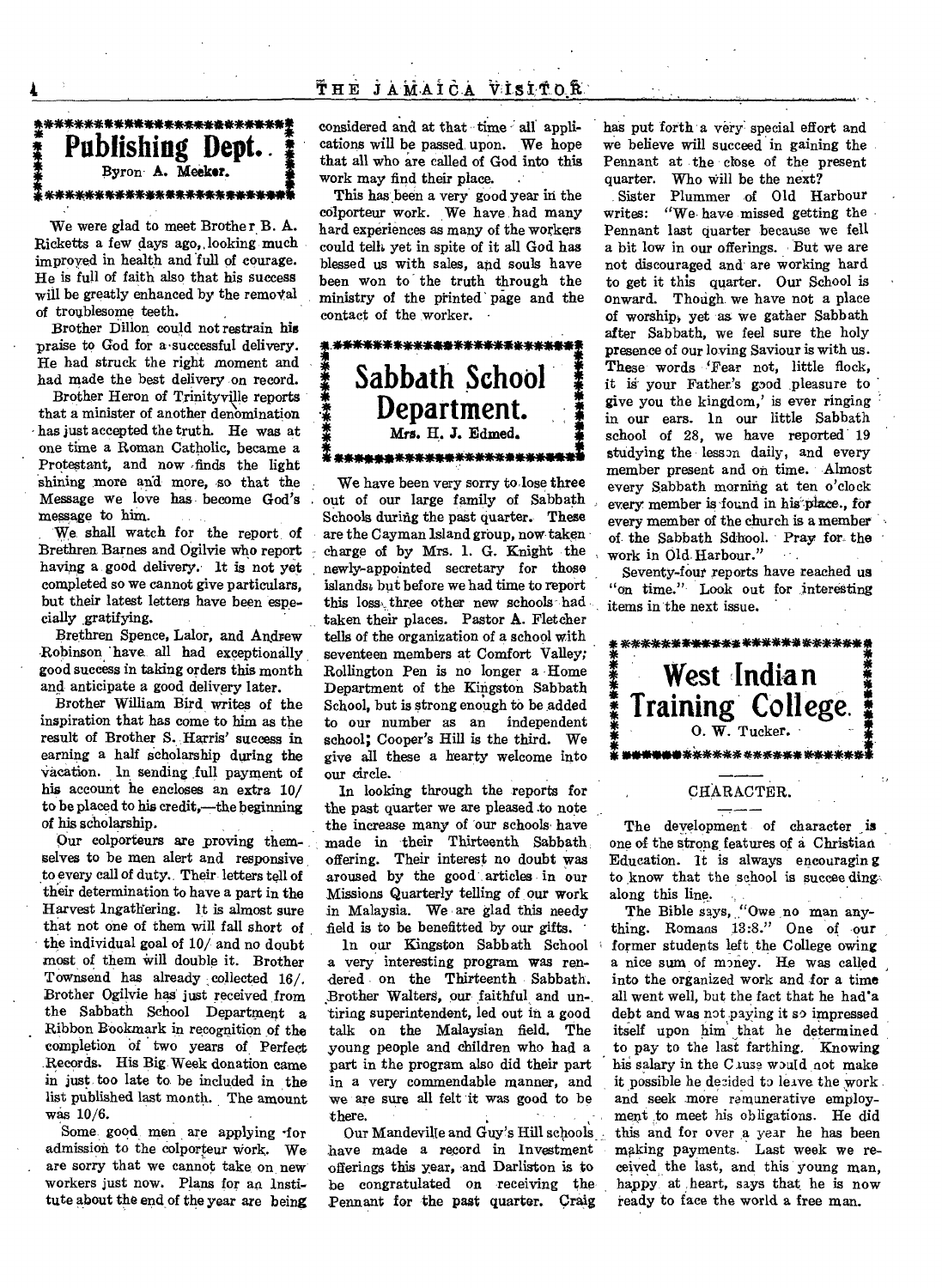While paying the school he was impressed that he had not been faithful with his tithe, so he and his good wife determined to square up with God also. Brethren, surely a Christian Education does pay.

We are sorry this brother was forced to give up his employment in the organized work to pay his debts. It is better not to have debts, but if you do have the only safe way is to pay as this young man did.

Not long ago I received a five dollar bill from a man I had never met. He said that some twenty years ago he had made a pledge on the school building and had not paid it. Now he wanted to be a Christian and he could not until he had paid his vow.

What do you say? Does this kind of character pay? Do you have it?

LIST OF STUDENTS AT THE COLLEGE.

> Alday, Angel Anderson , 0. Armon A. Be at, V. S. Bignall, Mildred Bowyer, R. E. Brooks, Sybil Brodie, Dell Campbell 0. Carter, Ivy Crawford, Stuart Davis, Felix Daley, Mildred Dolly, Leonard Ebanks, Vivia Fernandez, Enrique Fernandez, Raul Galliano, Thomas Galliano, Ramon Galliano, Ralph Gooden, Helma Goodison, Ike Goodison, J. C. Harris, Septimus Hamilton, Vida Hamilton, Viola Hamilton, Aston Haughton, May Haughton,•Harold Hall, Daret Heron, Lily Hendricks, Una Jackson, Violet Lee, Irene Lindo, S. G, Martinez, Thomas Mitchell, Vera McCalla, Wilbert McCamey, Pearle McFarlane, Viola

Milanes, Emeria McKinley, W. H. McPherson, F. Morgan, U. E. Murray, Thelma Morgan, Eric Murray, Noel Narenjo, Wilfredo Patrickson, David Parchment, E. W. Parchment, E. C. Percy, D. Peake, Joyce Ping, L.S. Rashford, Linda Reid, E. C. H. Reid, Samuel Reid, Doris Richards, Hazel Saunders, Sybil Stuart, Beryl . Sadurini, Salvador Shaw, Icelyn Shaw, Amy Smith, Iris May Spencer, Irene Thompson, Marian Tucker, Daisy Watson, Dorothy Waite, G. L. White, Lenford Williams, L. G. Willis, M. Warner, W. Wellington, Enid Williams, Kenneth Wright, Maisie Young, Stella Yarayo , Sanchez

### *(Continued from page 3.)*

been organized with the Principal as advisor.

Meetings are held each week on Friday evening just after the vesper service. They are never more than forty-five minutes in length. We give the young people a chance to take part in our programs, which are planned by the Program Committee. This committee consists of the Leader, Assistant Leader, Secretary, Assistant Secretary, and the Advisor. When the young people are ully prepared we hope to be of .some service to the nearby churches.

The programs are varied. We have had two meetings only thus far and have used the subjects:-"Reverence for God and respect to Man," and "Prayer." These were both interesting and instructional. After each program the Advisor criticises each part. You know there are two kinds of criticism, constructive, and destructive. We

teach against the destructive kind, and all that is given is for the betterment of all concerned. The young people take the criticism kindly and are profiting by it. We are expecting great things from our newly organized Seminar-Band.

### **A MESSAGE FROM THE GIRLS.**

*We,* the girls at the W.1.T.C., send all the readers of the Visitor—Greetings.

These are gloomy October days, days which many people do not appreciate because they are kept in doors most of the time. But how is it among the girls of the W.I.T.C.? You can have a peep at us as 1 try to draw away the screen a little.

Indeed, we are the happiest lot on top of the hill here, because we are kept busy day by day from early morn until late at night.

At six a.m. three or four strokes of our big bell tell us to rbuse from our warm beds and start our daily work. The ringing of the little bell summons us to our worship-room, where we meet for our morning's devotion. Another summons comes. The big bell tells us that it is time for breakfast. Both boys and girls meet in the dining room for a hearty and enjoyable meal.

Spiritually and physically filled we leave for our classes where we get all the instruction which will enable us to be the kind of men and women the world needs. After few hours of class work we all gather in the assembly hall for chapel. The talks given by the different teachers are very interesting. After dinner each one performs his assigned work, which develops the physical side of our education.

The members of the faculty, thinking of the old saying, "All work and no play makes Jack a dull boy," decided that from four-forty-five to fifteen minutes after five should be given to both boys and girls for play. All were enthusiastic about it and with the Preceptress and Preceptor as leaders, both sides had the privilege, of getting the necessary things, which are making our evenings more plesasant than before.

Young people, we the girls extend a hearty welcome to you. We would like you to come and join us in the work, play, and studies. We want you all to be trained in the West Indian Training College, so that you will be useful in the work of the Lord.

From,

ONE OF Us.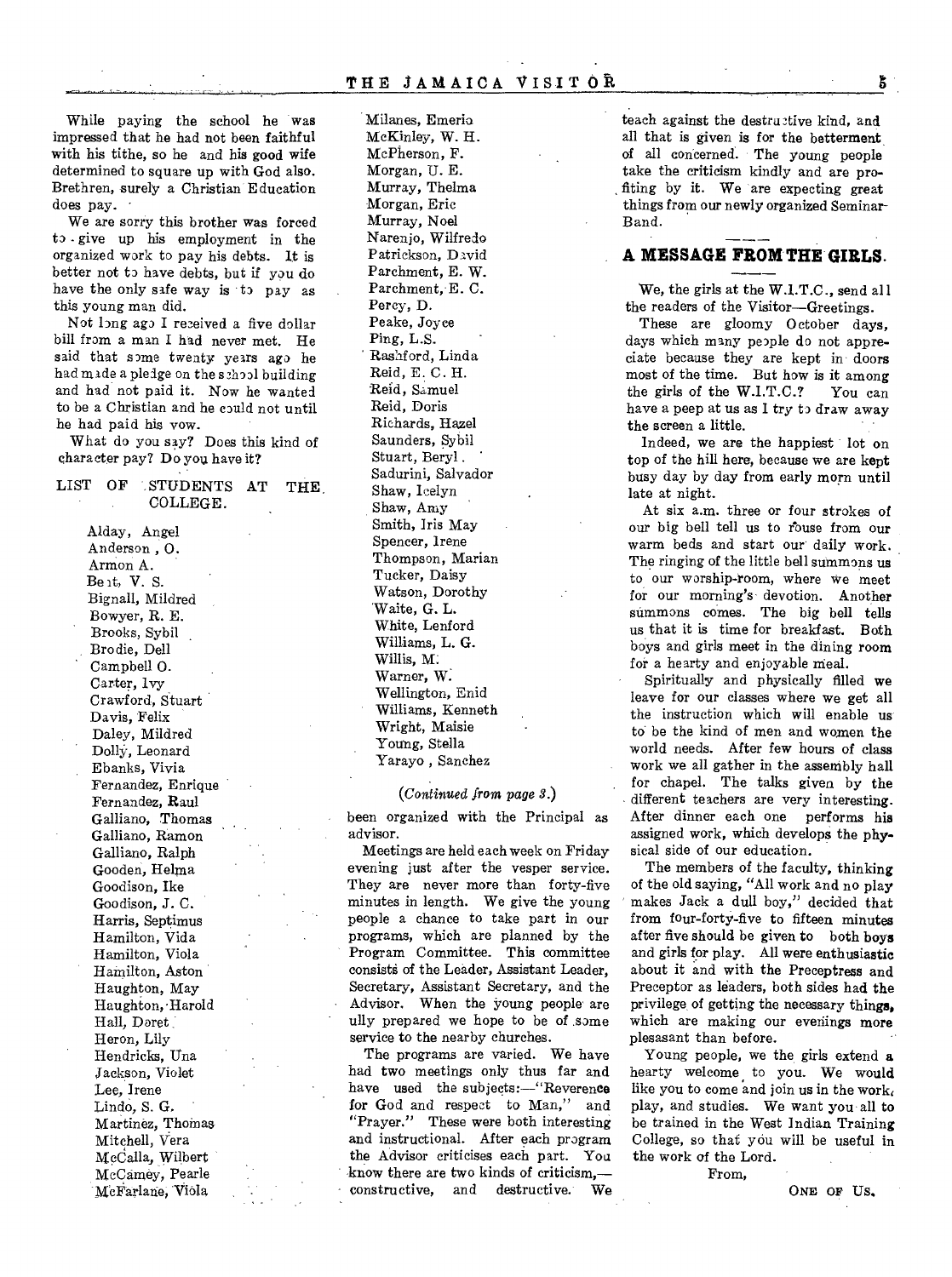### *YOUNG PEOPLE'S PAGE.*

### **WHO'S WHO.**

### MARTIN LUTHER.

Martin Luther, the great German Reformer, was born at Eisleben, Nov. 10, 1483. He was the son of a miner, but his poor parentage did not prevent him from securing an education, and in 1505 took his degree at the University of Erfurt. In early life he was led to the study of the Scriptures, and was all his life a diligent Bible student. An Augustinian monk, he was ordained a priest in 1507, and in 1508 became a lecturer at the University of Wittenburg at which place his lectures and sermons exerted a wonderful influence and drew students from all parts of Europe.

In 1511 he was sent to Rome, and it was here that there was revealed to him the great truth of Justification by Faith, which was the , corner-stone of his great work as Reformer. Returning home, he found Tetzel, a Dominican monk, selling indulgences, or written pardons for sin, in order to raise money for the Pope. Angered by this shameless traffic, Luther wrote out ninety-five theses against indulgences, and nailed them to his church door on October 31, 1517. In the next year Luther was summoned to Rome to answer for his theses, but his university and the Elector of Saxony interfered, knowing that it would mean certain death for the Reformer. Then, in 1519 came his memorable three weeks' disputation with Dr. Eck, a famous Roman Catholic theologian, in which it is said both sides claimed the victory. Luther- attacked the papal system so strongly that in 1520 the pope issued an official document known as a bull excomunicating Luther, and declaring him a heretic. Luther burned this bull before a large gathering of doctors, students, and citizens •in Wittenburg. This act of defiance against Rome brought a summons from the Emperor, Charles V. of Germany, to appear before the Diet at Worms. Here he stoutly defended his position from the Word of God, and took a firm and decided stand against the papacy and Popish doctrine. The hearts of the leading princes of Germany were impressed with the truths which Luther propounded. Thus, while he was played under the ban of the Empire, he was allowed to go home unharmed.

On his way home from Worms, he was seized by an ambush from the Elector of Saxony, and, for one year, was lodged for safe keeping in the latter's castle of the Wartburg. Here Luther translated the Scriptures and wrote several books. The Reformation having taken on political aspects at Wittenburg, Luther returned thither, and by his unwavering stand against both lawlesness and tyranny, did much to restore normal conditions. In this year, 1522, he replied to Henry VIII of England's treatise on the Sacraments.

In 1525 he married Katharine von Bora, a nun who had withdrawn from Convent life, thus further showing his renunciation of all things papal. In 1529 he engaged in his famous conference with Zwingli and other Swiss divines. This led to the drawing up of the Augsburg Confession (1530), which is to this day referred to as an authoritative expression of the principles of Protestantism. By this time the Protestant Reformaton was established, the work to which Lutherhad been called was accomplished. Henceforth his life was uneventful, and he passed away in 1546.

Luther was a' man of strong convictions and great courage. He possessed a very clear, well-defined conception of divine truth as taught in the Bible, and was vehemently opposed to any other authority than the Word of God. He had the power to kindle in other hearts the enthusiasm which bunred in his own soul, and in his songs as well as his numerous writings are revealed that rugged firmness of character needed by the man who stands in the vanguard of reform.

P. J. BAILEY.

## **FIND THE ANSWER.**<br>
WERS TO OCTOBER OVERFUOX

**ANSWERS** TO OCTOBER QUESTIONS.

1. Ruth 1:16.

2. The Parable of the Unmerciful Servant. Matt. 18: 23-25,

3. The Tithing System. Malachi 3:10.

4. Rev. 13:3.

5. Every four years.

QUESTIONS FOR NOVEMBER.

1. Quote words of Jesus which show His complete submission to the will of His Father.

2. Quote and giye reference to a text showing that Christ is the only 'Saviour,

3. In whose experience (in the Bible) do we *see* illustrated the superiority of a vegetarian diet?'

4. Where do we find Paul's wonderful eulogy of love?

5. Where is the Spirit of God first mentioned in the Bible? \*  $\bullet$ 

YOU WILL ANSWER the questions this month. Then get out your Bible and go to work. Write out your answer on a slip of paper, and mail it with half-penny stamp (unsealed) to Young People's Page, 112 Tower Street. Kingston. We want to hear from you; somebody wants to see your name to be encouragedto try. The following young people sent in *answers* to the October questions, Vera E. N. Hynes, Gladys I. Sutherland, Keturah Bennett, Drusilla L. Nelson, Eliza McDonald, Mrs. A. A. Plummer: Wilfred Henry (try again.) A. A. France F. Willie Henry (67)<br>again.)<br>A MESSAGE FROM THE BAHAMAS.

Writing of the recent hurricane. Pastor Sype says:—"The storm wrought havoc here in Nassau. The most amazing thing was its duration. We were unable to leave the house from Wednesday noon to Friday morning. Even then we had to face a fierce wind and it was only hunger, and anxiety for our church and people which led us forth then.

"Our work has suffered a:terrible blow. We had a very nice little church and school building which was entirely destroyed. Some of our believers had their homes destroyed and all have suffered severe losses. Our home stood well. The roof from the kitchen and some other built-on rooms were destroyed and we suffered some damage to things in those rooms, the worst, of which was the loss of many of my books. The main building stood firm and we were comparatively, dry. My car was in a stone building which stood the last hurricane. The building was entirely demolished and the car badly damaged.

"We are now setting about to devise ways and means for carrying on our work in Nassau until we can rebuild our church. Last Sabbath we held services in the basement, but this can not be continued for the concrete work is ready to fall."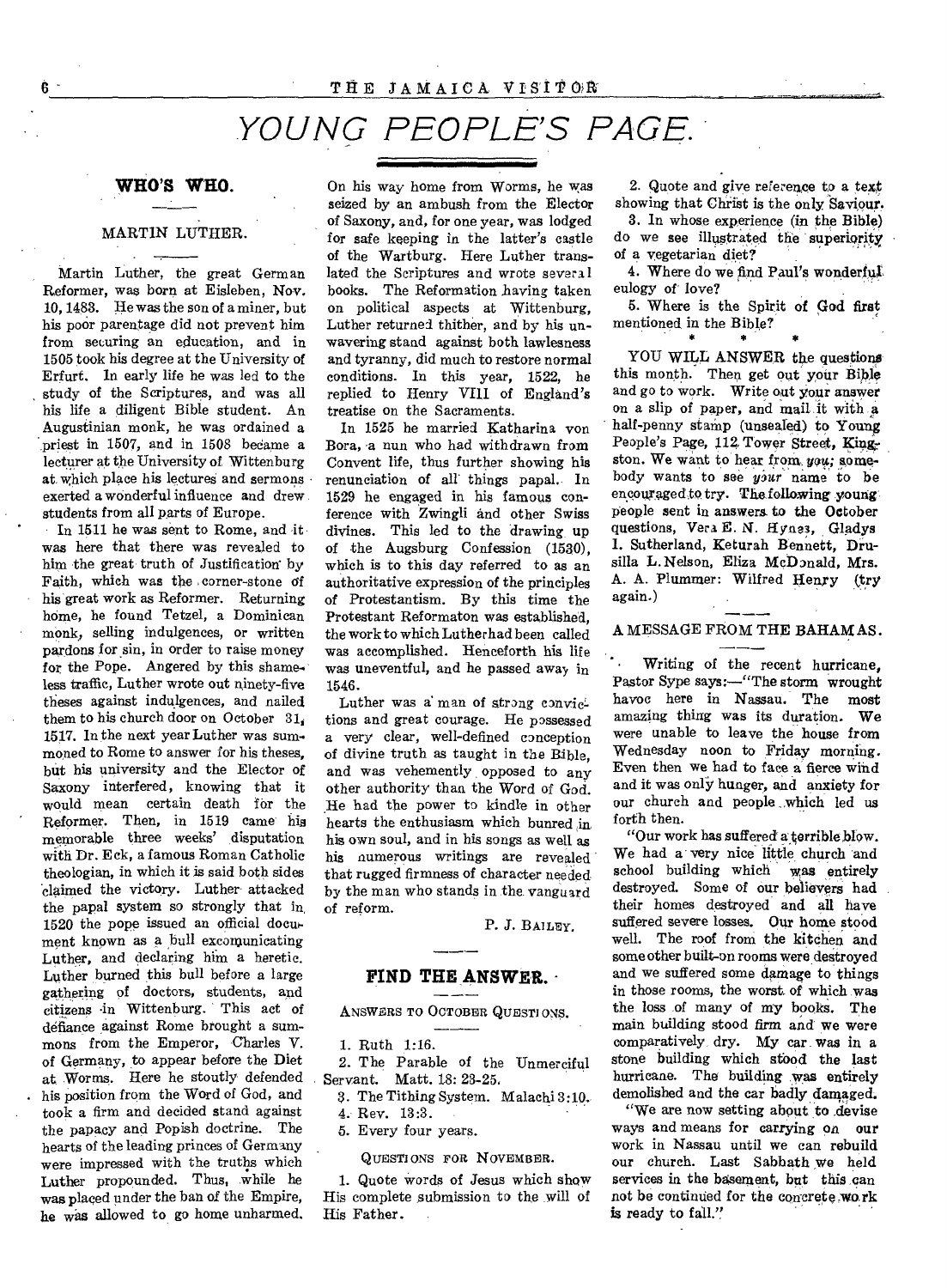### *LITTLE FOLKS' CORNER.*

**. How quickly the timepatses! Another**  whole month has gone. Soon all our **birthdays will be coming round again ,**  and some of my little folks will pass up into the ranks of the Young People. **That's too bad; isn't it? But it is nice to think-that no matter how big we grow or how old we get, we are never too old or too big to be GOd's dear children. But while time is going on my old clock keeps saying "tick, tick." without stopping. Since last month it has said "Tick," two Million, six-hundred and -sir thousand, four hundred times. and it never seems to get tired. But 1 like my clock, it is so faithful in letting me know the time. You know, the sun was once the only time keeper men knew. lts shadows told the hour of the day, and at sunset they knew a new day had begun, while the old one had passed forever away. That** is **how we know when the Sabbath begins and ends. Some people have learned to read the time by the stars at night. A man once made such a funny time-keeper. It was a large tank with the face of a clock in front. Another tank on the top was filled with water which dripped through Slowly to the tank below. As the water in the lower tank filled,** it **lifted a large piece of cork, which turned the handy of the clock round its face. It was called a water-clock. The good king Alfred Of England, hundreds of years ago, used to cut a line round a candle, and then other lines underneath, just far enough apart for the candle to burn down**  from one line to another in one hour. **As the candle burned down he could tell the time easily. At the old Rye cathedral in England, built eight hundred years ago, there is a big clock in the tower. At each side there are two little boys, dressed up Iike soldiers of that time. These boys never speak, never grow. But they are very faithful. They are made of iron, and are called "Quarter Boys." Wouldn't you like to see then? Every fifteen minutes they strike a bell with .a knob they hold in theii hands. They are always on time too. if they could attend Sabbath School, they would always get the blue seal for being present and on time. There is another strange clock at a place called Berne, in Switzerland. Each hour when it strikes, some bears dressed in uniform march out on a platform, nod their heads to the people, and•then pass back again. They are so** 

cute, and people stand watching with such interest, especially the **children. When I** was a boy, father once brought home a clock. When it struck the hours and quarters, a little bird jumped **out, spread its little wings, and said, "Cucko, Cucko," the number of hours of the day.** 

**BUt God** is the **greatest .Time- keeper: He hung** the sun the right distance so that it takes just a day for the earth to move around it. Though it travel very fast, it seems to move slowly because it is so very far away, Once He spoke to Abraham about his children down to his great great-grand-children **that would live four** hundred years **afterwards.** He said that they would go down to Egypt and have **a hard time, but after** that long time He. would bring them out. In Acts, chapter seven, Stephen said that it was at that time that Moses was born, and he led Abrahams children out at the right time. He showed Daniel too, how Jesus would begin His ministry in A.D. 27, and when Jesus preached his first sermons, He said, "The time is **fulfilled." God also told Daniel that Seventh Day Adventists would begin** their work in 1844, and we would then tell the world that the hour of God's judgment is come. So you see the Lord keeps good time and He wants us to train ourselves to be on, time. This will help us to be ready on time when Jesus comes.

ANSWERS TO OCTOBER QUESTIONS.

- **1. Jacob's: Gen. 46:13.**
- 2. Aaron and Hur: Exodus 17: 11, 12.
- 3. Methuselah, 969 years: Gen. 5:27,
- 4. The Philistine Giant: **A Sam. 18:4E-**
- 5. John the Baptist: Matt. 3:13.

#### NAMES OF SUCCESS FUL LITTLE FOLKS.

Harold Dawkins, Viola C. D. w.sins. Olive Dawkins, Ralph,Dawkins, Cinderella Cliver, Iris Mass Cliver, Samuel Pryce, Vishtiana Oliver, Oswald Laird, Aston Davis, Edgar Bennett, Louie Bennett, Eric Plummer, Rebertha Lindo, lscla Linde, Sylvia Morgan, Iona Rebirsor, Edna D. Bridge, Carmen I radshaw, Charles, Luther, Arthur, and Ethel Morgan.

### **/OVENtlita QUESTIONS.**

**A** lady in England **very kindly sent**  the a question **for** you, and 1 **am going**  to let you have it instead **of the regular**  five. 1 wonder how many **will be able**  to think it out? It is **this: Four** men climbed a mountain together. **When**  they reached the top, two other men joined them. One of them was altered (so Luke. tells us—) Three went to sleep, three woke up and looked at three. Two disappeared, and four came back down the mountain: What was this wonderful event? and who were the men? Ah! Put on your thinking cap, and send the answer first post. 1 want to let the lady see how you know your New Testament.

Pastor Meeker and 1 went together around the eastern end of Jamaica,, and we met such a lot of my Little Folks, and when we came back, there Were some sweet little letters waiting for me. One of my Little Folks wants me to go and stay at the home for a week. Many of them showed us that they had not forgotten to sing, Jesus loves me, in the Chinese language.

H.J.E.

## **R. I. EXPERIENCES.**<br> **Pathon W. S. Mating prime**

**Brother** W. S. Nation writes that Manchioneal had a Field Day last week which added £2 towards their goal. In his own solicitations he called upon a teacher who seemed very much interested but said they were having their "Harvest" in a few days. However he asked Brother Nation for a paper and promised to collect what he could from the children and add it to his own gift.

Brother H. Simpson, says he has advised the members of the churches he is working with to accept other gifts to sell when the donors cannot give money. He says, "This morning a man gave a bunch of bananas to one of our brethren. He is now on the way to the market with it." "God gives the opportunity ; success depends on the use we make of it."

Sister Ethel Weir, one of our isolated members, is proving the truth of the saying, "Where there's a will there's a way."

Brother J. G. Rutty of Craig solicited a magistrate who gave him a shilling in cash and then offered him a mule and saddle to use in his Harvest Ingathering **work free** of charge